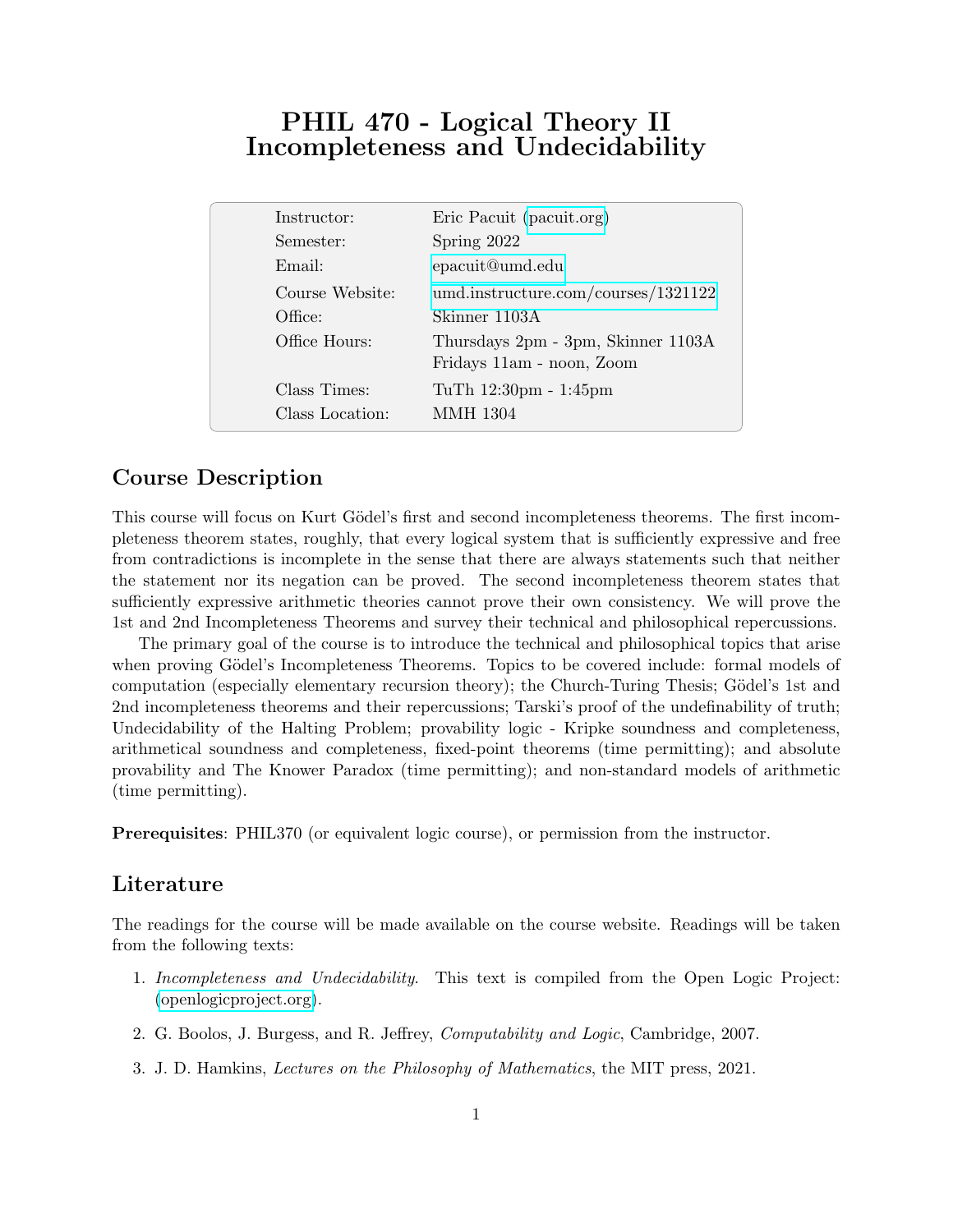- 4. P. Smith, An Introduction to Gödel's Theorems, Second Edition, Cambridge, 2020. [https:](https://www.logicmatters.net/resources/pdfs/godelbook/GodelBookLM.pdf) [//www.logicmatters.net/resources/pdfs/godelbook/GodelBookLM.pdf](https://www.logicmatters.net/resources/pdfs/godelbook/GodelBookLM.pdf).
- 5. P. Raatikainen, "Gödel's Incompleteness Theorems", The Stanford Encyclopedia of Philosophy, [https://plato.stanford.edu/entries/goedel-incompleteness/.](https://plato.stanford.edu/entries/goedel-incompleteness/)

The following texts are recommended for additional reading:

- I. Chiswell and W. Hodges, Mathematical Logic, Oxford University Press, 2007.
- H.-D. Ebbinghaus, J. Flum, and W. Thomas, Mathematical Logic, Springer, 1995.
- H. Enderton, A Mathematical Introduction to Logic, Academic Press, 2nd Edition, 2001.
- M. Fitting, *Incompleteness in the Land of Sets*, Kings College Press, 2007.
- T. Franzen, Gödel's Theorem: An Incomplete Guide to its Use and Abuse, A K Peters, 2005.
- R. Smullyan, *Gödel's Incompleteness Theorems*, Oxford University Press, 1992.

## Final Presentation

You will give a presentation on a topic of your choice related to material discussed in the course. We will discuss possible topics later in the semester. Students may want to work in groups to prepare different parts of a topic (e.g., one student could set up and discuss a theorem, then the second student could discuss the proof of the theorem or some interesting application of the theorem). However, each students must give their own presentation. The presentation will be no longer than 25 minutes (15-20 minutes to present the material + 5-10 minutes discussion). To receive full credit, you must complete each of the following tasks:

- Prepare a short summary of what you will present. This should not be longer than 1-2 pages, and should include a short paragraph discussing what you will present and list the main reference (or references) you will use for the presentation.
- Prepare slides (either using Keynote, PowerPoint or LaTeX). The presentation **cannot con**tain more than 5 slides (with a reasonable amount of text on each slide). You must submit your slides to receive full credit.
- Prepare 2-3 questions that you have or you think that someone else in the class may ask about the material you are presenting. Ideally, the questions should be submitted before you give your presentation.

We will use some class time at the end of the semester for the presentations. In addition, we may need to schedule some time outside of class for the presentations.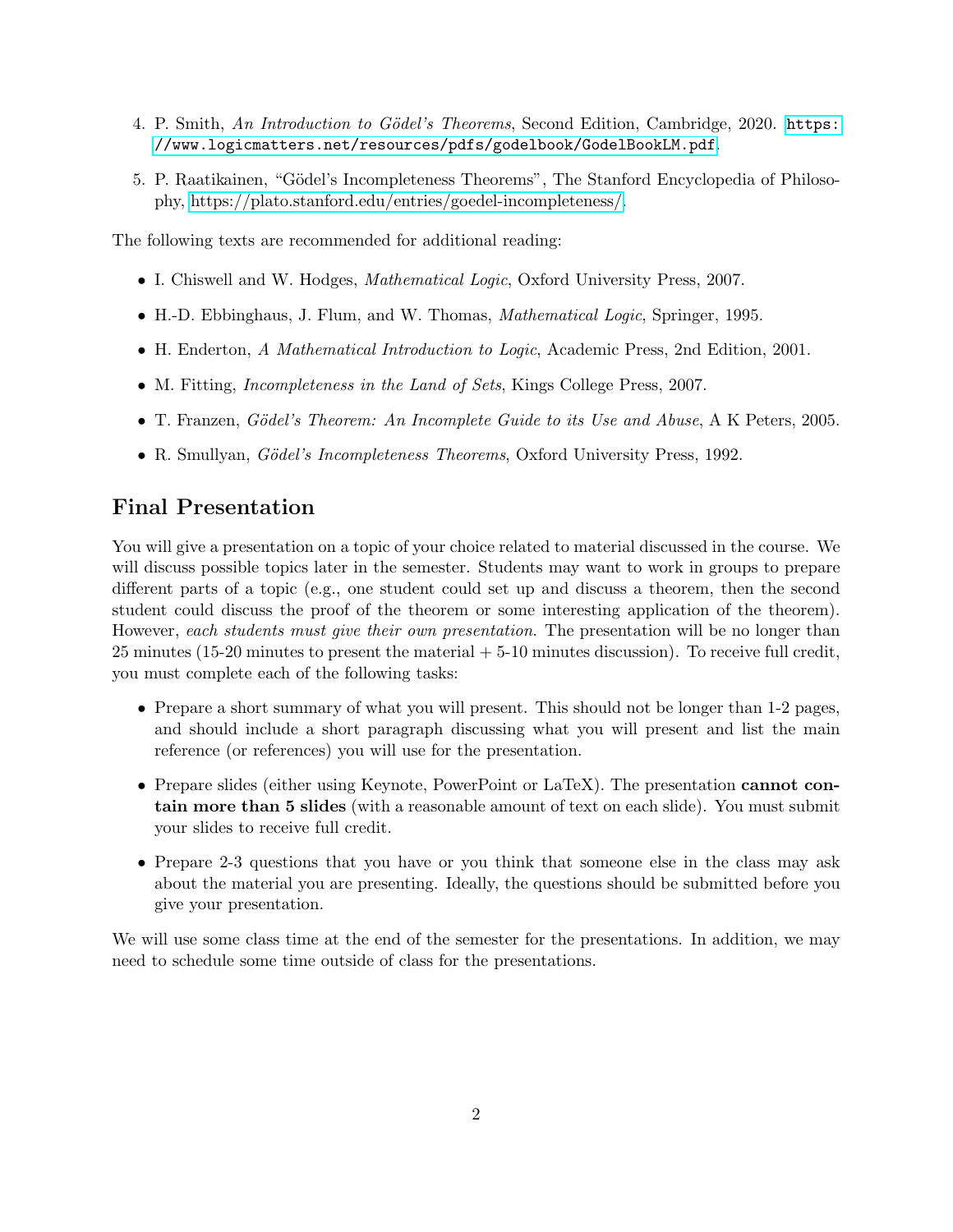## Grading Policy

The course requirements are:

• Participation (40%): There will be a number of "tutorials" assigned during the semester. You will complete these questions either in-class or before class, and we will discuss the answers in class. You will be graded on completion, and will have a chance to make up any answers that you missed.

This is a lecture course and we have a lot of material to cover, so you will easily fall behind if you miss lectures. Please email me if you are going to miss class.

• Problem sets  $(30\%)$ : A number of different problems will be assigned throughout the semester (some questions will be asked during lectures and others will be made available on the course website). You should attempt to solve as many of the problems as you can. You can work at your own pace; however, you will need to submit "progress reports" that contain your current answers and/or any questions you have about the problems. You do not necessarily need to solve all the problems. You will be graded on how many problems you attempt and the correctness and completeness of your answers.

You should think of this as a writing assignment. The goal is to not only come up the correct answer to the questions, but present the answers clearly (indeed, for some problems I may happily provide you with the key idea to the solution). You are encouraged to work in small groups and to discuss your solutions with me. You may discuss the problems with one another or with me as much as you want. But you must always do the final write-up completely on you own.

- Final presentation (20%). Each student is required to give a presentation on a topic related to material discussed during the semester (see the section below for details about the final presentation).
- Final exam (10%). The final exam will be an in-class exam given during exam week. A review sheet containing the material that will be covered on the exam will be provided a week or two in advance of the exam.

## Tentative Syllabus

Below is a tentative schedule for the semester (consult the course website for more details).

- 1. Introduction to Incompleteness (1 week)
- 2. Background: Sets, functions, relations, enumerations, mathematical induction first-order logic, language of arithmetic, natural deduction (1 week)
- 3. Formal Arithmetic (1 week)
- 4. Computability, Primitive Recursive Functions, Recursive Functions (1 2 weeks)
- 5. Arithmetization of syntax (Gödel numbering) (1 week)